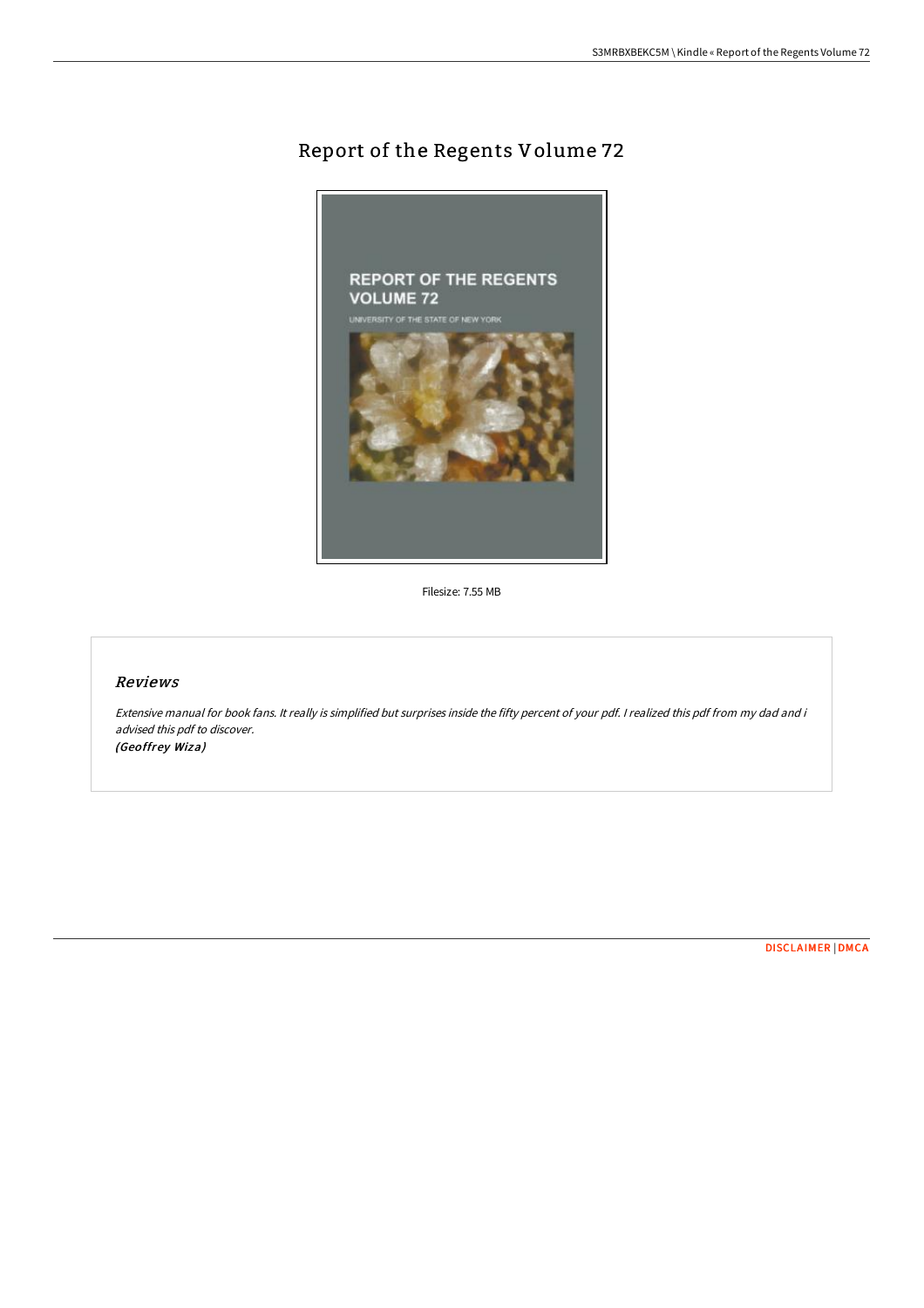## REPORT OF THE REGENTS VOLUME 72



To download Report of the Regents Volume 72 PDF, you should access the button beneath and download the ebook or gain access to other information which are highly relevant to REPORT OF THE REGENTS VOLUME 72 book.

RareBooksClub. Paperback. Book Condition: New. This item is printed on demand. Paperback. 92 pages. Dimensions: 9.7in. x 7.4in. x 0.2in.This historic book may have numerous typos and missing text. Purchasers can usually download a free scanned copy of the original book (without typos) from the publisher. Not indexed. Not illustrated. 1859 edition. Excerpt: . . . hundred and sixty nine dollars and forty-three cents. The incidental expenses of the year, for rent, diplomas, fuel, and c. , have been two hundred and eighty-one dollars and sixty-seven cents, leaving a balance in favor of the college of eighty-seven dollars and sixty-seven cents. Price of Tuition. Matriculation fee, . . . . . . . . . . . . . . . . . . . . . . . . . . . . . . . . . . . . . . . . . 5 00 Graduation fee, . . . . . . . . . . . . . . . . . . . . . . . . . . . . . . . . . . . . . . . . . . . . 20 00 Fees for full course of lectures, . . . . . . . . . . . . . . . . . . . . . . . . . . . . . . 70 00 i i 0 Remarks. The proprietors of the building in which the college isglocuted are members of the board of Trustees, and donate the exclusive use of the dissecting rooms, being the sixth story of the building No. 68 East Broadway; also the use of a large hall, twenty-three by sixty feet, being the second story of said building, and a room on the fourth...

 $\begin{tabular}{|c|c|} \hline \multicolumn{3}{|c|}{\textbf{1}} & \multicolumn{3}{|c|}{\textbf{2}} \\ \hline \multicolumn{3}{|c|}{\textbf{3}} & \multicolumn{3}{|c|}{\textbf{4}} \\ \hline \multicolumn{3}{|c|}{\textbf{5}} & \multicolumn{3}{|c|}{\textbf{6}} \\ \hline \multicolumn{3}{|c|}{\textbf{6}} & \multicolumn{3}{|c|}{\textbf{7}} \\ \hline \multicolumn{3}{|c|}{\textbf{6}} & \multicolumn{3}{|c|}{\textbf{7}} \\ \hline \multicolumn{3}{|c|$ Read Report of the [Regents](http://albedo.media/report-of-the-regents-volume-72.html) Volume 72 Online  $\blacksquare$ [Download](http://albedo.media/report-of-the-regents-volume-72.html) PDF Report of the Regents Volume 72